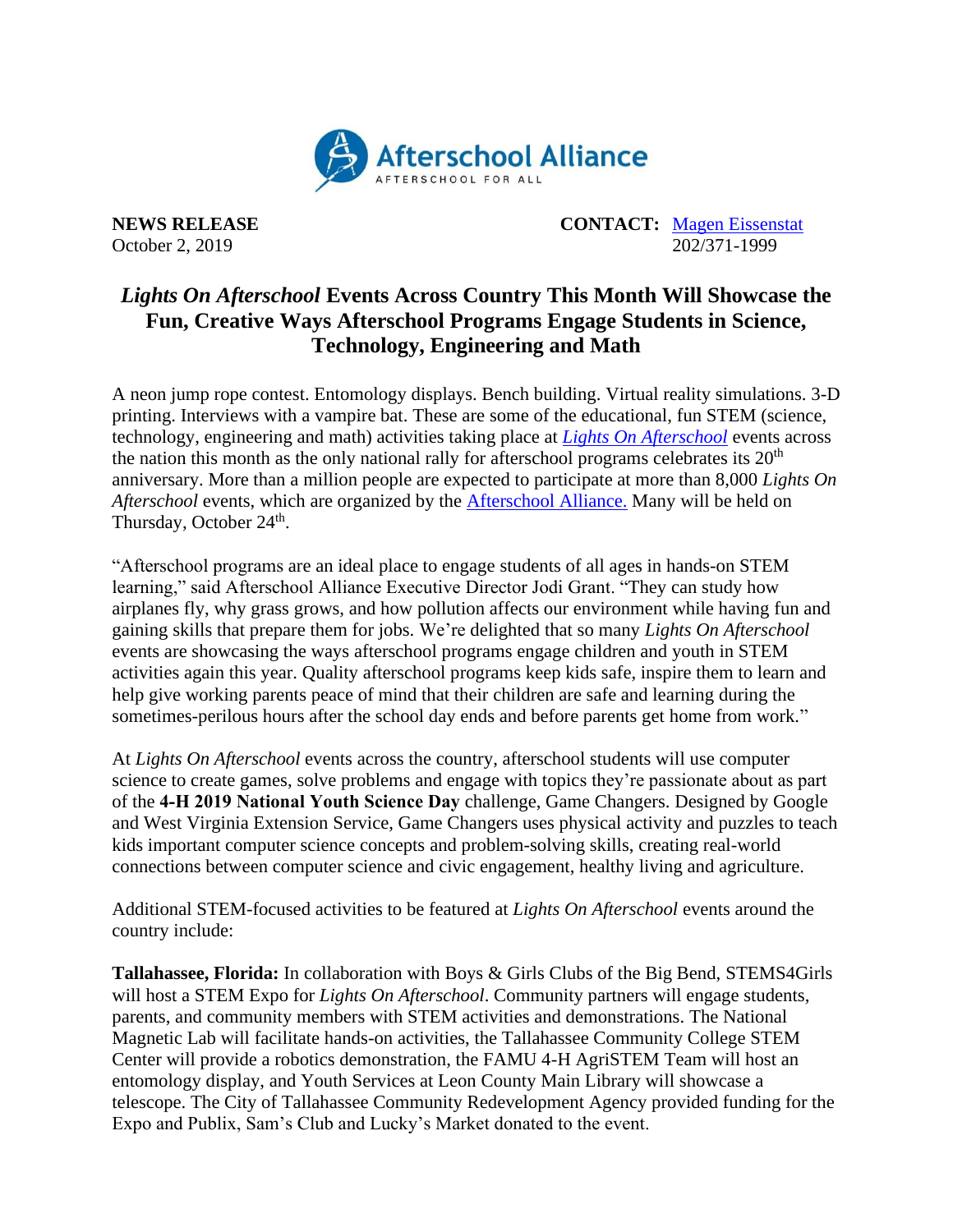**Dawson, Georgia:** Positive Directions Youth Center will hold a carnival for *Lights On Afterschool*. Parents and community members will enjoy food and games and learn about what students in the afterschool program have been working on. Students will display posters explaining various STEM activities they've completed, and the robotics team will showcase its work. Local policymakers are expected to attend.

**Chicago, Illinois:** BUILD, Inc. will celebrate *Lights On Afterschool* with events at all four of its afterschool sites, as well as its headquarters. Each event will feature hands-on STEAM (science, technology, engineering, arts and mathematics) activities. Students will build neon necklaces and bracelets; participate in a neon jump rope contest; draw, paint and sculpt; build a bench from scratch and present it to their school; build cars and rockets; and more. More than 250 students, parents and community members are expected.

**Lovington, New Mexico:** Organized by Afterschool Ambassador Melinda Franco, Lovington Youth Center will host a STEM-themed open house. Community organizations will set up booths and present information along with a STEM activity to engage families. The Lovington Youth Center will invite guests to its state-of-the-art STEAM lab and invite families to use the 3D printer, tinker with the Makey Makey, and learn the basics of flying a drone. Lovington's mayor and police chief will be among the speakers who discuss the importance of afterschool programs at the event.

**Greenville, Texas**: Organized by Afterschool Ambassador Johanna Friedel, the Greenville Independent School District Afterschool Center of Education program's *Lights On Afterschool* event will include a rally at the Hunt County Courthouse, seven open houses, and a "Lights! Flight! And Fright!" event featuring all things STEM. The 50-minute guided tour of the afterschool STEM building will feature augmented reality, electrical engineering, a botany exhibit, math games with life-sized iPods, a robotic black light obstacle course, a cinematography studio featuring an interview with a vampire bat, a mad science center with exploding materials, and a homemade planetarium highlighting the autumn sky. Greenville Mayor David Drieling, Police Chief Ramon Rodriguez, elected officials, parents and students will be among those who speak at the event.

**South Salt Lake City, Utah**: Promise South Salt Lake will celebrate *Lights On Afterschool* by holding a grand opening for its state-of-the-art Best Buy Teen Tech Center, in addition to an open house for its longest-standing community program, the Hser Ner Moo Community and Welcome Center, run by Afterschool Ambassador Kaylee Milliner. Mayor Cherie Wood will make remarks and issue a special proclamation about afterschool, followed by a speech from the director of Promise South Salt Lake. Activities will include 3-D printing, demos of the recording studio, virtual reality simulations, green screen photography and much more. This is one of 13 events Promise will host for *Lights On Afterschool* in the City of South Salt Lake.

The [America After 3PM](http://www.afterschoolalliance.org/AA3PM/) household survey of more than 30,000 families, commissioned by the Afterschool Alliance, found that participation in afterschool programs has increased to 10.2 million students nationwide – but the unmet demand is great. For every child in an afterschool program today, two more are waiting to get in. Unmet demand is especially high in rural communities and communities of concentrated poverty. One in five students in the United States is unsupervised after the school day ends.